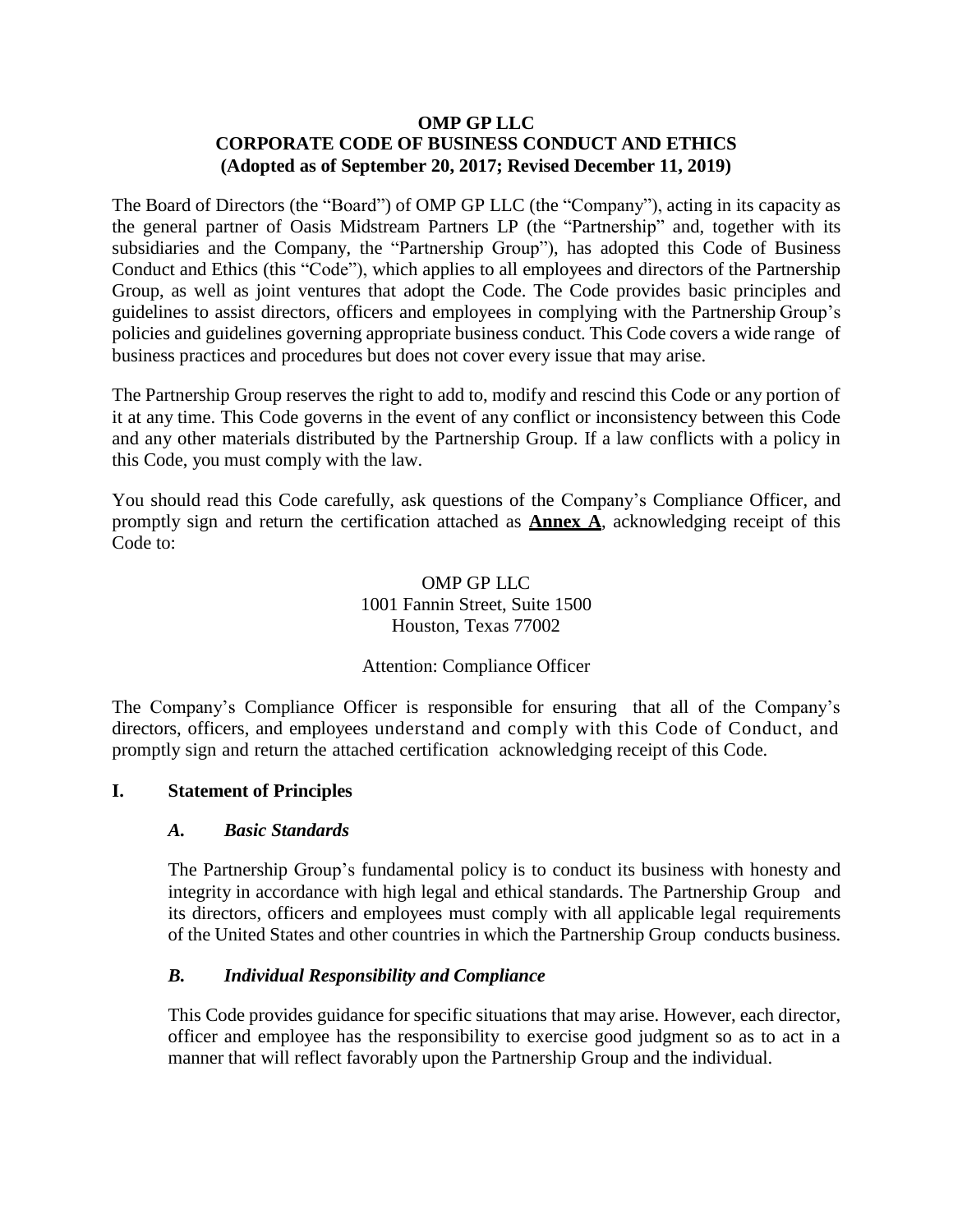The Partnership Group's directors, officers and employees must comply with the spirit and intent of this Code. Directors, officers and employees must not attempt to achieve indirectly, through the use of agents or other intermediaries, what is expressly prohibited by this Code.

# **II. Implementation**

# *A. Condition of Employment*

Each employee must become familiar with and agree to comply with this Code as a condition of his or her employment. All officers and other employees, regardless of level, must be provided with either a copy of this Code and/or access to this Code at the time their employment commences; provided, however, that individuals already employed at the time of the adoption of this Code must be provided with a copy of this Code and/or access to itshortly after its adoption. All managers are responsible for promoting compliance with this Code by all employees under their supervision, regardless of level, and for ensuring that those employees are familiar with this Code and understand their responsibility for full compliance with this Code.

# *B. Condition of Director Appointment*

Each director must become familiar with and agree to comply with this Code. All directors must be provided with a copy of this Code and/or access to this Code at the time of their appointment to serve on the Board.

# *C. Compliance Certificate*

The following must execute compliance certificates substantially in the form of **[Annex](#page-16-0) A** to this Code:

- Directors, officers and employees of the Partnership Group in managerial or supervisory positions;
- Employees who, in the ordinary conduct of their duties, have regular or significant contact with government(s) or any department, agency, instrumentality or employee thereof;
- Facility managers or other employees who are in charge of a significant sales office or other significant facility;
- Employees whose regular responsibilities include the selection of contractors for the provision of significant goods or services to the Partnership Group;
- Employees whose regular responsibilities include the review, approval or payment of invoices for significant goods and services supplied to the Partnership Group; and
- Any other employees requested by a vice president of the Company or any other officer of the Company to give a Periodic Compliance Certificate.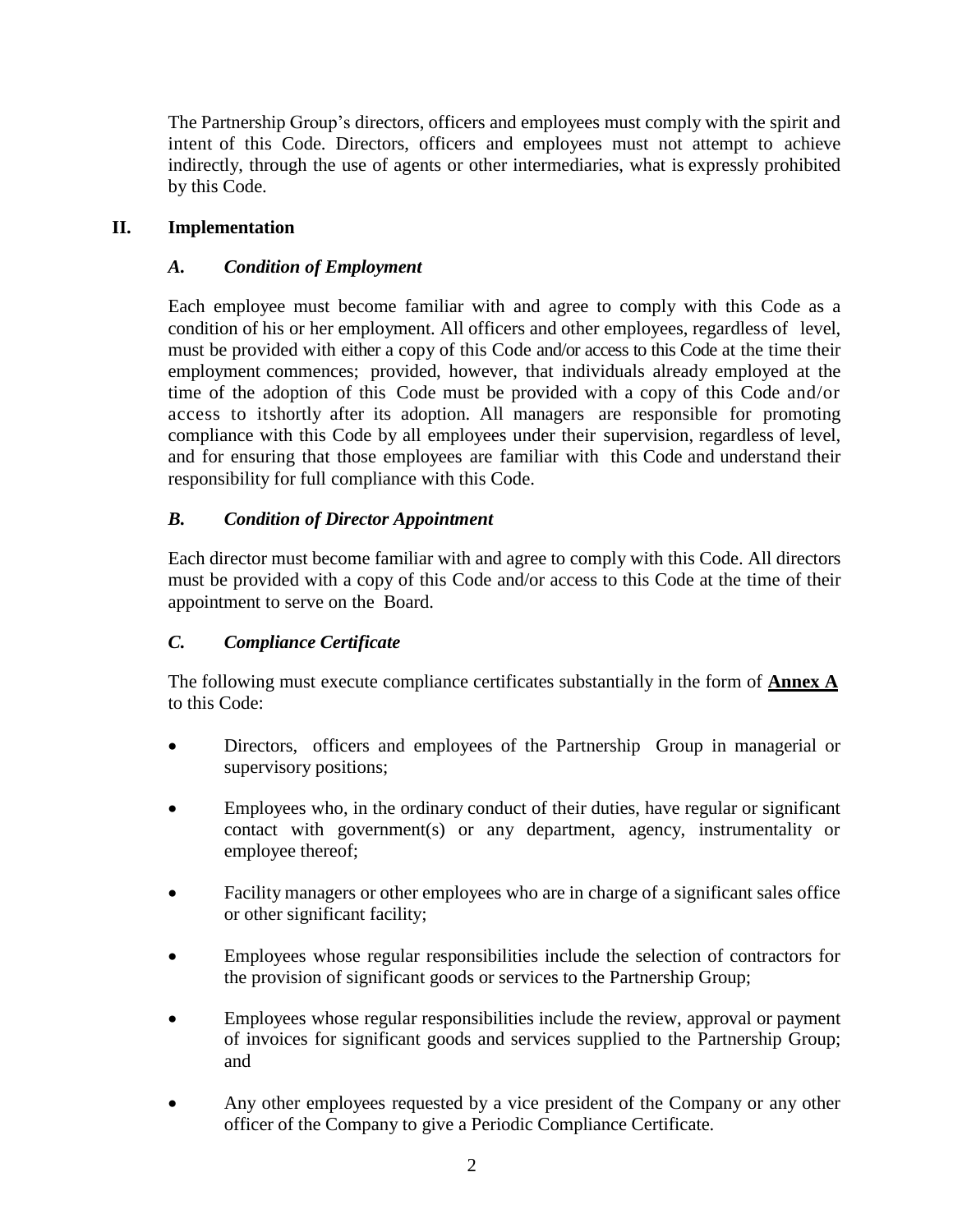As provided above, each officer and other employee must become familiar with and agree to comply with this Code as condition of employment. Therefore, each new officer and other employee must execute the Periodic Compliance Certificate upon employment. In addition, each newly appointed director must execute the Periodic Compliance Certificate upon appointment to serve on the Board as set forth above.

The Company's Compliance Officer is responsible for ensuring that all directors, officers and other appropriate employees of the Partnership Group comply with this Code execute and return the Periodic Compliance Certificate to the Company's Compliance Officer or another officer designated by the Company's Compliance Officer.

# *D. Association with Unaffiliated Enterprises*

The Partnership Group's employees associated with enterprises not controlled by a member of the Partnership Group (including vendors, suppliers, contractors, lawyers and accountants) must be guided in their conduct by this Code's provisions. Such persons must attempt to influence those enterprises to conduct their activities in conformity with all applicable laws and this Code and must report violations of this Code to the Company's Compliance Officer.

# *E. Letter to Vendors, Suppliers and Contractors*

The Partnership Group must periodically send to its significant vendors, suppliers and contractors a letter that:

- Advises that it is against the Partnership Group's policy for directors, officers or employees to accept gifts or entertainment of more than nominal value from any entity that does, or is seeking to do, business with the Partnership Group;
- States that the provision of anything of value, including gifts and entertainment is not, and will not become, a condition of doing business with the Partnership Group; and
- Requests the recipient to identify any director, officer or employee or representative of the Partnership Group who pressures or solicits the recipient for gifts, entertainment or other special favors.

# *F. Interpretation Questions*

Directors, officers or employees who have questions on how to proceed or on how to interpret of this Code should consult their supervisor, the Company's Compliance Officer, or any other person(s) designated by the Board to supervise the application of this Code. In addition, please see **[Annex B](#page-18-0)** for a listing of compliance procedures.

# *G. Violation of Policy*

Compliance with this Code is essential. Violations will result in disciplinary action, up to and including dismissal of any officer or other employee where warranted.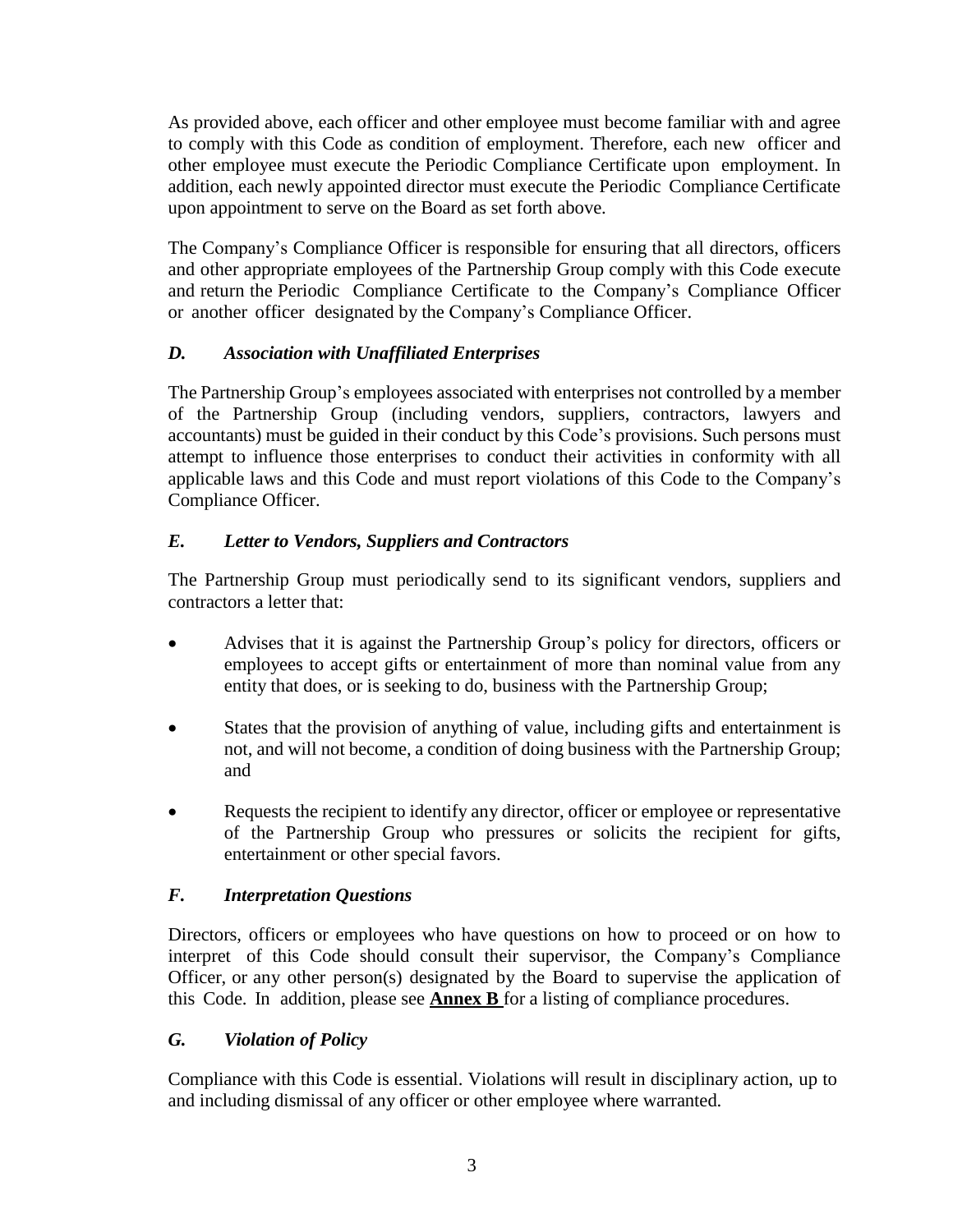### **III. Conflicts of Interest**

#### *A. General*

Conflicts of interest are prohibited as a matter of Partnership Group policy, unless (1) specifically permitted under the Company's Amended and Restated Limited Liability Company Agreement, as may be amended from time to time (the "LLC Agreement"), (2) specifically permitted under the Amended and Restated Agreement of Limited Partnership of the Partnership, as may be amended from time to time (the "Partnership Agreement"), (3) reviewed and approved by the Board or the Conflicts Committee of the Board or (4) set forth under guidelines adopted by the Board. A conflict of interest occurs when an individual's private interest interferes with the interests of the Partnership Group as a whole. This situation can arise when a director, officer or employee takes actions or has interests that may make it difficult to perform his or her work objectively and effectively. Conflicts of interest also arise when a director, officer or employee, or a member of such person's family or household, receives improper personal benefits as a result of the director's, officer's or employee's position with the Partnership Group. A conflict of interest is deemed to exist whenever, as a result of the nature or responsibilities of his or her relationship with the Partnership Group, a director, officer or employee is in a position to further any personal financial interest or the financial interest of any member of such person's family.

No director, officer, or employee, regardless of level, is permitted to engage in any business or conduct or enter into any agreement or arrangement that would give rise to actual or potential conflicts of interest, and each director, officer and employee should avoid situations that could give the appearance of a conflict of interest, even if the situation does not ultimately give rise to an actual or potential conflict of interest. Directors, officers and employees should not permit themselves to be placed in a position that might give rise to the appearance that a conflict of interest has arisen.

While it is not possible to describe all circumstances where a conflict of interest involving a director, officer or employee exists or may exist, the following situations may involve actual or potential conflicts of interest:

- A director's, officer's or employee's interest in, or position with, any supplier, customer or competitor of the Partnership Group (except for an investment in publicly traded securities as described below).
- The acceptance of anything of value, including gifts or favors, worth more than nominal value by a director, officer or employee (or a member of such person's immediate family) from an actual or prospective customer, supplier or competitor of the Partnership Group or any governmental official or other employee. This does not preclude the acceptance by a director, officer or employee of reasonable business entertainment (such as a lunch or dinner or events involving normal sales promotion, advertising or publicity).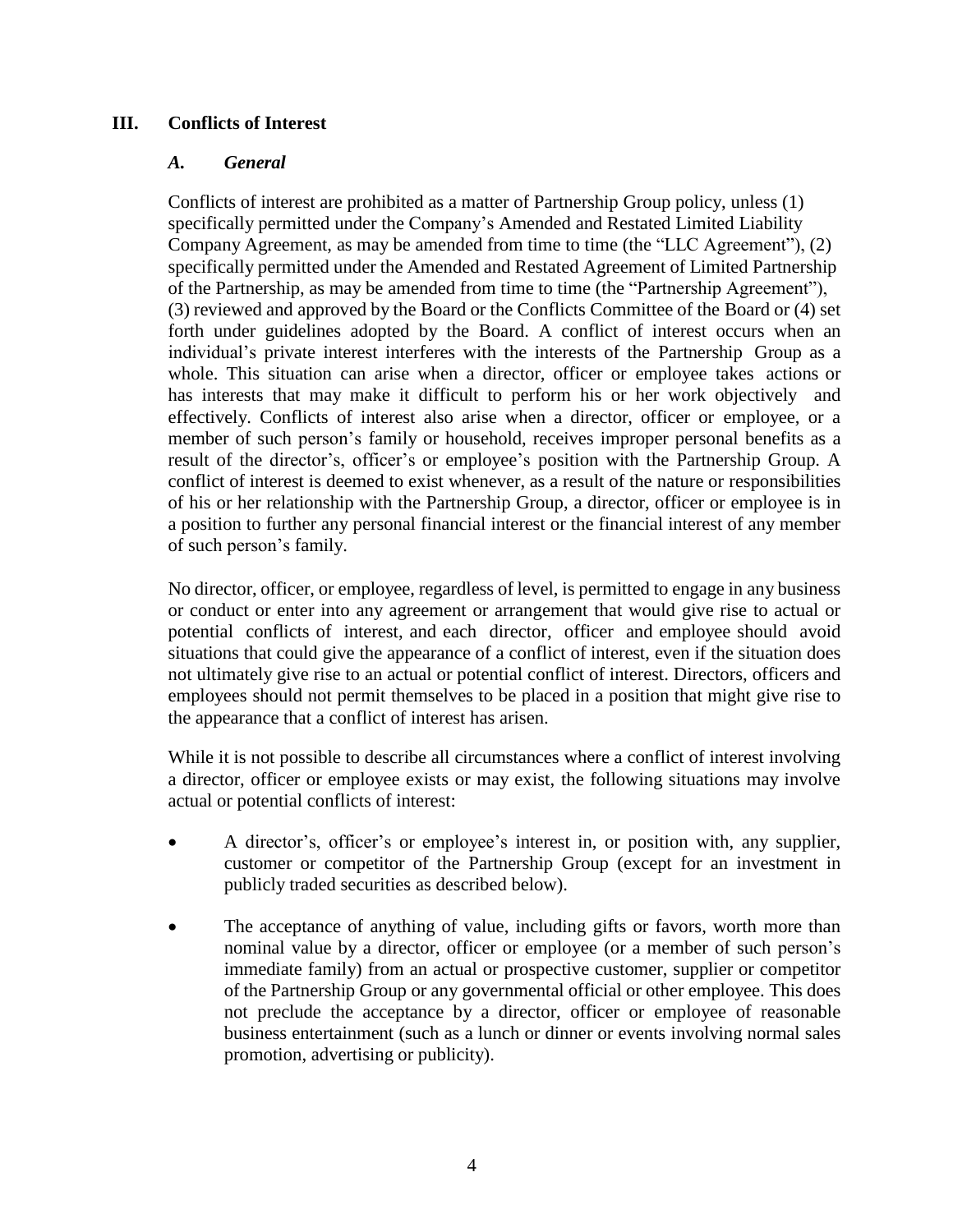- The disclosure or use of confidential information gained by reason of employment with the Partnership Group (or, in the case of a director, appointment to the Board) for profit or advantage by a director, officer or employee or anyone else.
- Personal business or financial interests or activities that compete or interfere—or even appear to compete or interfere—with the Company's interests
- Competition with the Partnership Group in the acquisition or disposition of rights or property, or other business opportunity.

The following situations likely do not give rise to conflicts of interest:

- Ownership of publicly traded securities of a supplier, customer or competitor of the Partnership Group that do not confer upon the holder any ability to influence or direct the policies or management of the supplier, customer or competitor.
- A transaction with one of the Partnership Group's banks, where the transaction is customary and conducted on standard commercially available terms (such as a home mortgage or bank loan).
- A transaction or relationship disclosed in accordance with this Code and determined by outside legal counsel and the Board not to be a prohibited conflict of interest.

These examples are given only to guide directors, officers and employees in making judgments about conflicts of interest. If any director, officer or employee finds himself or herself in a situation where a conflict of interest exists or may exist, he or she should immediately report the matter as provided below.

# *B. Reporting Conflicts of Interest Involving Non-Officer Employees*

Actual or potential conflicts of interest involving a non-officer employee, or a member of such person's immediate family, must be reported in writing by the affected person (or by others having knowledge of the existence of the actual or potential conflicts of interest) to the employee's immediate supervisor, who shall consult with the Company's Compliance Officer to determine whether a conflict of interest actually exists and to recommend measures to be taken to neutralize the adverse effect of the conflict of interest reported, if such measures are available or appropriate under the circumstances. This procedure will be applied so as to minimize its effect on the personal affairs of employees consistent with the protection of the Partnership Group's interests. The matter may also be referred to the Board for its approval or rejection.

## *C. Reporting Conflicts of Interest Involving Directors or Officers*

An actual or potential conflict of interest involving a director or officer, or a member of such person's immediate family, must be reported by the affected person (or by others having knowledge of the existence of the actual or potential conflict of interest) to the Company's Compliance Officer, who shall promptly disclose the possible conflict of interest to the Board at the earliest time practicable under the circumstances. The Board or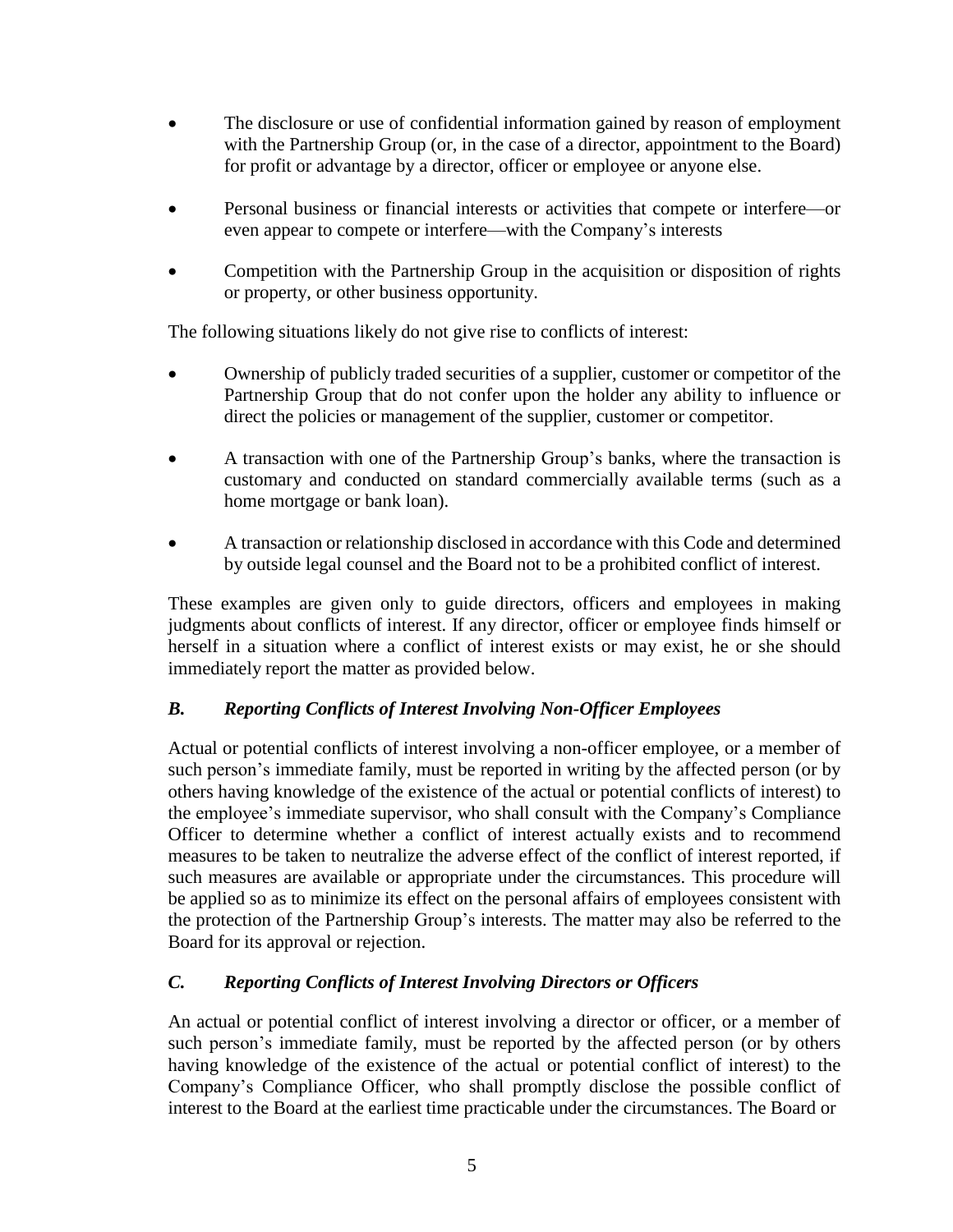the Conflicts Committee will determine whether the possible conflict of interest indeed constitutes a conflict of interest. The Board's or the Conflicts Committee's approval will be required prior to the consummation of any proposed transaction or arrangement that is determined by the Board or the Conflicts Committee to constitute a conflict of interest.

Any member of the Board or any officer having a possible conflict of interest, either directly or indirectly, in any proposed transaction or arrangement is not permitted to vote (in the case of a member of the Board) or use his or her personal influence on the matter being considered by the Board or the Conflicts Committee. Finally, any member of the Board or any officer having a possible conflict of interest, either directly or indirectly, must be excused from any meeting of the Board or the Conflicts Committee during discussion (subject to the exception set forth in the paragraph below) and vote on the particular matter (in the case of an interested director). The minutes of the Board meeting or meeting of the Conflicts Committee should reflect the disclosure, the absence from the meeting of the interested director or officer and the abstention from voting (in the case of an interested director).

The foregoing requirements do not prohibit the interested director or officer from briefly stating his or her position in the matter or from answering pertinent questions of the disinterested members of the Board or the Conflicts Committee, as applicable, as the interested director's knowledge may be of assistance to the other Board members or members of the Conflicts Committee, as applicable, in their consideration of the matter.

## **IV. Record Keeping**

## *A. Partnership Books and Records*

- 1. *Books and Records*. The Partnership Group requires honest and accurate recording and reporting of information in order to make responsible business decisions. As such, the Partnership's books, records, disclosures and accounts must accurately and fairly reflect the Company's transactions in reasonable detail and in accordance with applicable accounting practices and policies. The following examples are given for purposes of illustration and are not intended to limit the generality of the foregoing in any way:
	- No false or deliberately inaccurate entries (such as overbilling or advance billing) are permitted for any reason. Discounts, rebates, credits and allowances do not constitute overbilling when lawfully granted. The reasons for the grant should generally be set forth in the Partnership's records, including the party requesting the treatment.
	- No payment shall be made with the intention or understanding that all or any part of it is to be used for any person other than that described by the documents supporting the payment.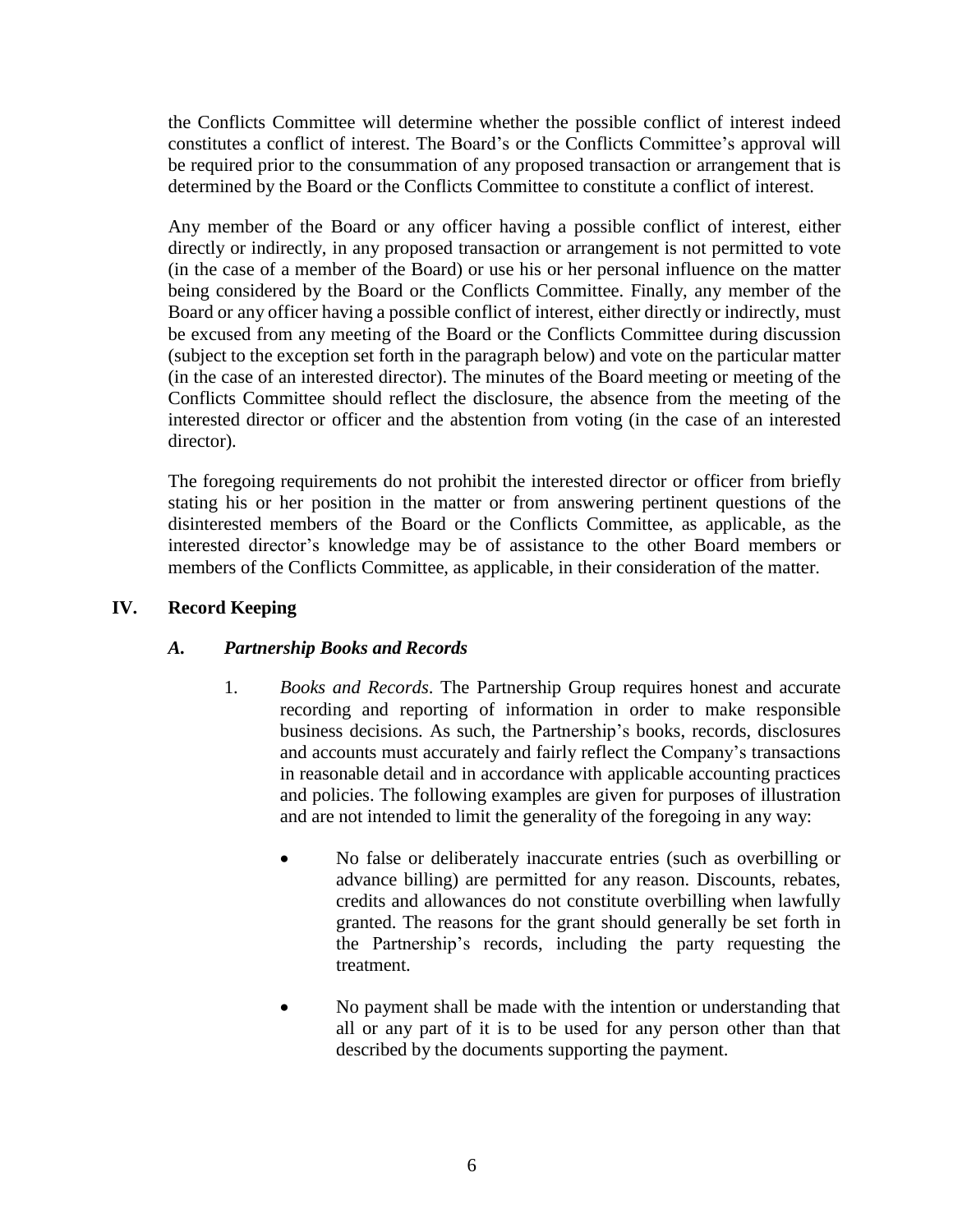- No undisclosed, unrecorded or "off-book" funds or assets are permitted.
- No false or misleading statements, written or oral, shall be intentionally made to any internal accountant or auditor or the Partnership's independent registered public accounting firm with respect to the Partnership's financial statements or documents to be filed with the Securities and Exchange Commission or other governmental or regulatory authority.
- 2. *Internal Accounting and Disclosure Controls*. The Company's principal executive officer and principal financial officer are responsible for implementing and maintaining a system of internal accounting and disclosure controls sufficient to provide reasonable assurances that:
	- Transactions are executed in accordance with management's general or specific authorization;
	- Transactions are recorded as necessary to (a) permit the preparation of financial statements in conformity with generally accepted accounting principles or any other applicable criteria and (b) maintain accountability for assets;
	- Access to assets is permitted only in accordance with management's general or specific authorization;
	- The recorded accountability of assets is compared with the existing assets at reasonable intervals and appropriate action is taken with respect to any differences; and
	- The Partnership's public disclosures timely and accurately reflect known material matters required to be disclosed by applicable regulations and guidance.
- 3. *Employee Conduct*. No director, officer or employee of the Partnership Group is permitted to willfully, directly or indirectly:
	- Falsify or cause to be falsified, any book, record or account of the Partnership;
	- Make, or cause to be made, any materially false or misleading statement or omit to state, or cause another person to omit to state, any material fact necessary in order to make statements made, in light of the circumstances under which the statements were made, not misleading to an accountant in connection with (a) any audit or examination of the Partnership's financial statements or (b) the preparation or filing of any document or report required to be filed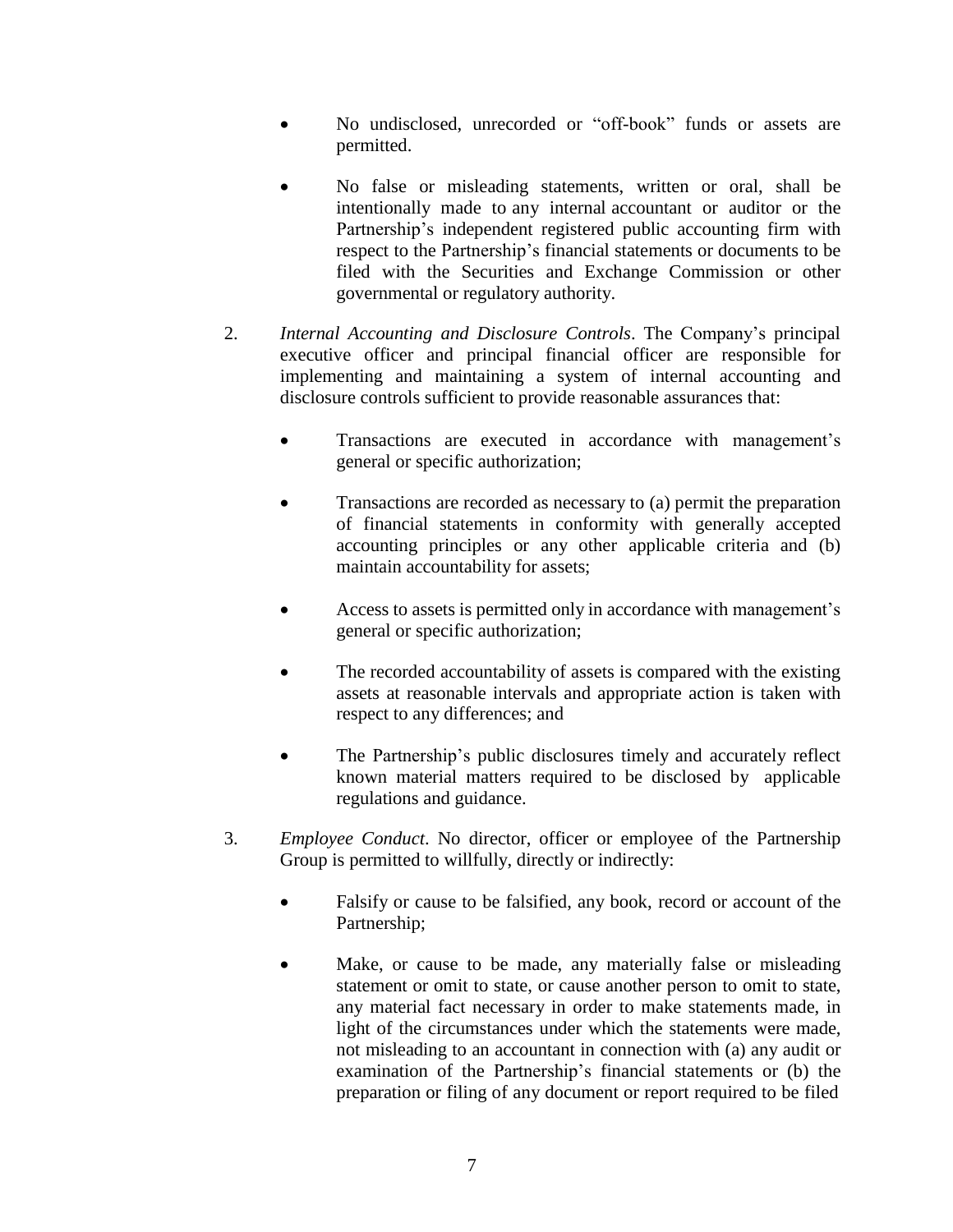by the Partnership with the Securities and Exchange Commission or other governmental agency; or

 Take any action to fraudulently influence, coerce, manipulate or mislead the Partnership's independent registered public accounting firm.

Director, officers and employees must exercise reasonable due diligence in order to avoid the events described above. If an employee believes that the Partnership's books and records are not being maintained in accordance with these requirements, the employee should notify the Compliance Officer.

## *B. Payments of Amounts Due to Customers, Agents, or Distributors*

- 1. *Payments for Third Party Services*. All commission, distributor or agency arrangements shall be in writing and provide for the services to be performed and for a fee that is reasonable in amount and reasonably related to the services to be rendered.
- 2. *Manner of Payment*. All payments for commissions, discounts or rebates should be made by the Partnership's check or draft (not by cashier's check or in currency) in the name of the agent, distributor or customer and should be (a) personally delivered to the payee in the country in which the business was transacted or (b) sent to the payee's business address or designated bank in the country in which the business was transacted.
- 3. *Payments Outside the United States*. When the payee represents in writing or presents a written opinion from a reputable local counsel that a payment outside the country in which the business was transacted does not violate any law of that country, that payment may be permitted upon approval from the Company's principal financial officer or other applicable officer.
- 4. *Credit Memoranda*. Credit memoranda are the preferred method of effecting a rebate and generally should be issued to the customer unless the Partnership's check or draft (not a cashier's check or currency) is necessary due to the nature of the transaction. Any check or draft should refer to the sales invoices involved and indicate the amount of discount or rebate and number of units.
- 5. *Accounting Records*. All payments or discounts, rebates, and commissions shall be disclosed in the Partnership's accounting records. Proper documentation of contracts and agreements shall be maintained.

# *C. Foreign Payments*

The Partnership Group and its directors, officers and employees must comply with the United States Foreign Corrupt Practices Act, which makes it illegal for U.S. companies to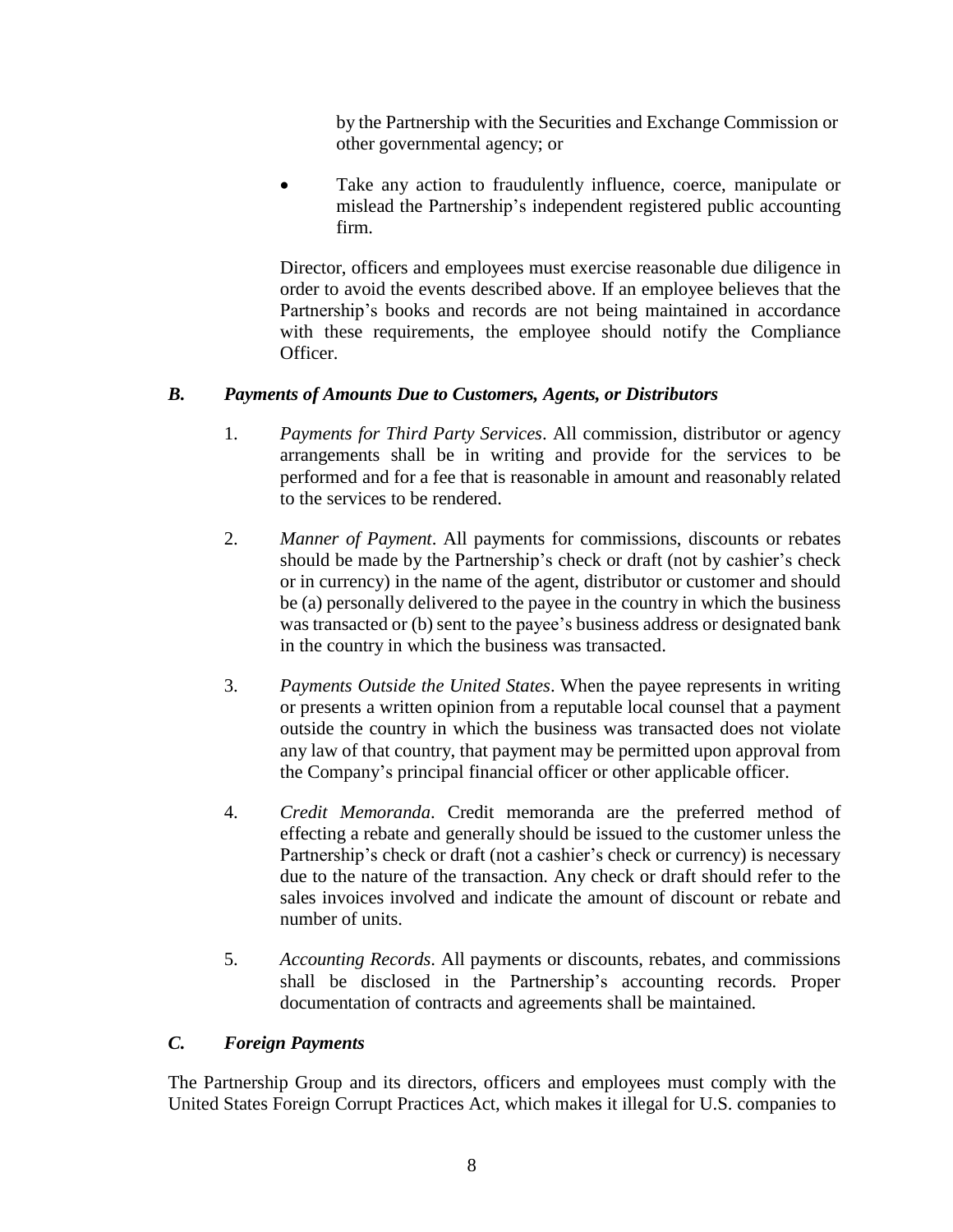win, retain or direct business by offering, paying or approving payments to foreign government workers, political parties, or their officials. For additional information, please contact the Company's Compliance Officer.

### **V. Use of Partnership Group Property and Resources**

#### *A. Protection and Proper Use of Company Assets*

The use of any Partnership Group funds or assets for any unlawful or improper purpose is prohibited. All employees should endeavor to protect the Partnership Group's assets and ensure their efficient use. Theft, carelessness, and waste have a direct impact on the Partnership's profitability. Any suspected incident of fraud or theft should be reported immediately for investigation.

Partnership Group equipment should not be used for non-business purposes, though incidental personal use may be permitted (such as occasional use of the Partnership Group's stationery, supplies, copying facilities or telephone, when the cost to the Partnership Group is insignificant).

The obligation of employees to protect the Partnership Group's assets includes an obligation to protect the Partnership Group's proprietary information. Proprietary information includes intellectual property such as trade secrets, patents, trademarks and copyrights, as well as business, marketing and service plans, databases, records, salary information and any unpublished financial data and reports. Unauthorized use or distribution of this information violates Partnership Group policy and it could also be illegal and result in civil or criminal penalties.

## *B. Questionable or Improper Payments and Gifts*

- 1. *Payments or Gifts Made*. No payments or gifts from the Partnership Group's funds or assets shall be made to or for the benefit of a representative of any domestic or foreign government (or subdivision thereof), including any government-controlled entity, labor union or any current or prospective customer or supplier for the purpose of improperly obtaining a desired government action or any sale, purchase, contract or other commercial benefit. This prohibition applies to direct or indirect payments made through third parties and employees and is also intended to prevent bribes, kickbacks or any other form of payoff.
- 2. *Payments or Gifts Received*. Directors, officers and employees of the Partnership Group shall not accept payments or gifts of the kinds described in this Section V.
- 3. *Gifts to Government Personnel*. In the United States, nothing of value (for example, gifts or entertainment) may be provided to government personnel unless permitted by law and any applicable regulation. Commercial business entertainment and transportation that is reasonable in nature, frequency and cost is permitted. Reasonable business entertainment or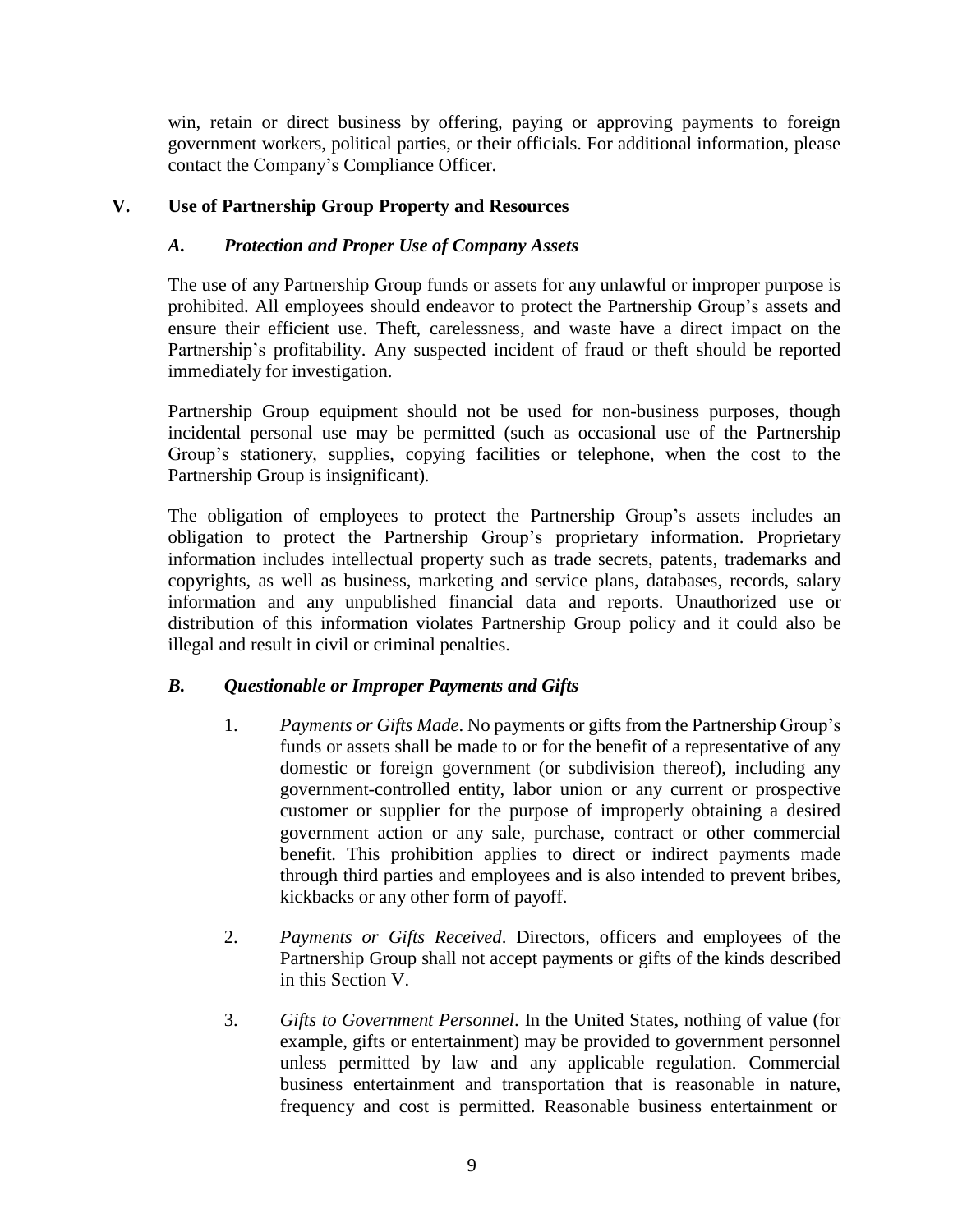transportation includes, without limitation, a lunch, dinner or occasional athletic or cultural event; gifts of nominal value (approximately \$100 orless); entertainment at the Partnership Group's facilities or other authorized facilities; or authorized and reasonable transportation in the Partnership Group's vehicles. In addition, reasonable business entertainment covers traditional promotional events sponsored by the Partnership Group.

- 4. *Proper Documentation*. All arrangements with third parties (such as distributors or agents) should be evidenced or memorialized in a written contract, order or other document that describes the goods or services that are in fact to be performed or provided and the related fees or costs, which should be reasonable.
- 5. *Extension of Credit by the Partnership Group*. No director, officer or employee shall seek or accept from the Partnership Group any credit, an extension of credit or the arrangement of an extension of credit in the form of a personal loan, and any personal loan existing at the time of adoption of this Code shall not be materially modified, extended or renewed.

# *C. Corporate Opportunities*

Unless specifically permitted under the LLC Agreement or the Partnership Agreement, without the written consent of the Board, directors, officers and employees are prohibited from taking for themselves an opportunity (or helping others do so) that is (1) a potential transaction or matter that may be an investment or business opportunity or prospective economic or competitive advantage in which the Partnership Group could reasonably have an interest or expectancy or (2) discovered through the use of corporate property, information or position. In addition, directors, officers, and employees are prohibited from using corporate property, information or position for personal gain and competing with the Partnership Group directly or indirectly. Directors, officers and employees of the Partnership Group owe a primary duty to the Partnership Group to advance its legitimate interest when the opportunity to do so arises.

# **VI. Business and Trade Practices**

#### *A. Compliance with Laws, Rules and Regulations (Including Insider Trading Laws)*

1. *Compliance with Laws*. Obeying the law both in letter and in spirit is the foundation upon which the Partnership Group's ethical standards are built. All directors, officers, and other employees must respect and obey the laws of the cities, states and countries in which the Partnership Group operates. Although directors, officers, and employees may not know every law that is applicable to the Partnership Group, it is important that directors, officers, and employees know enough to ask questions and seek advice from supervisors, managers, lawyers, or other appropriate personnel if they have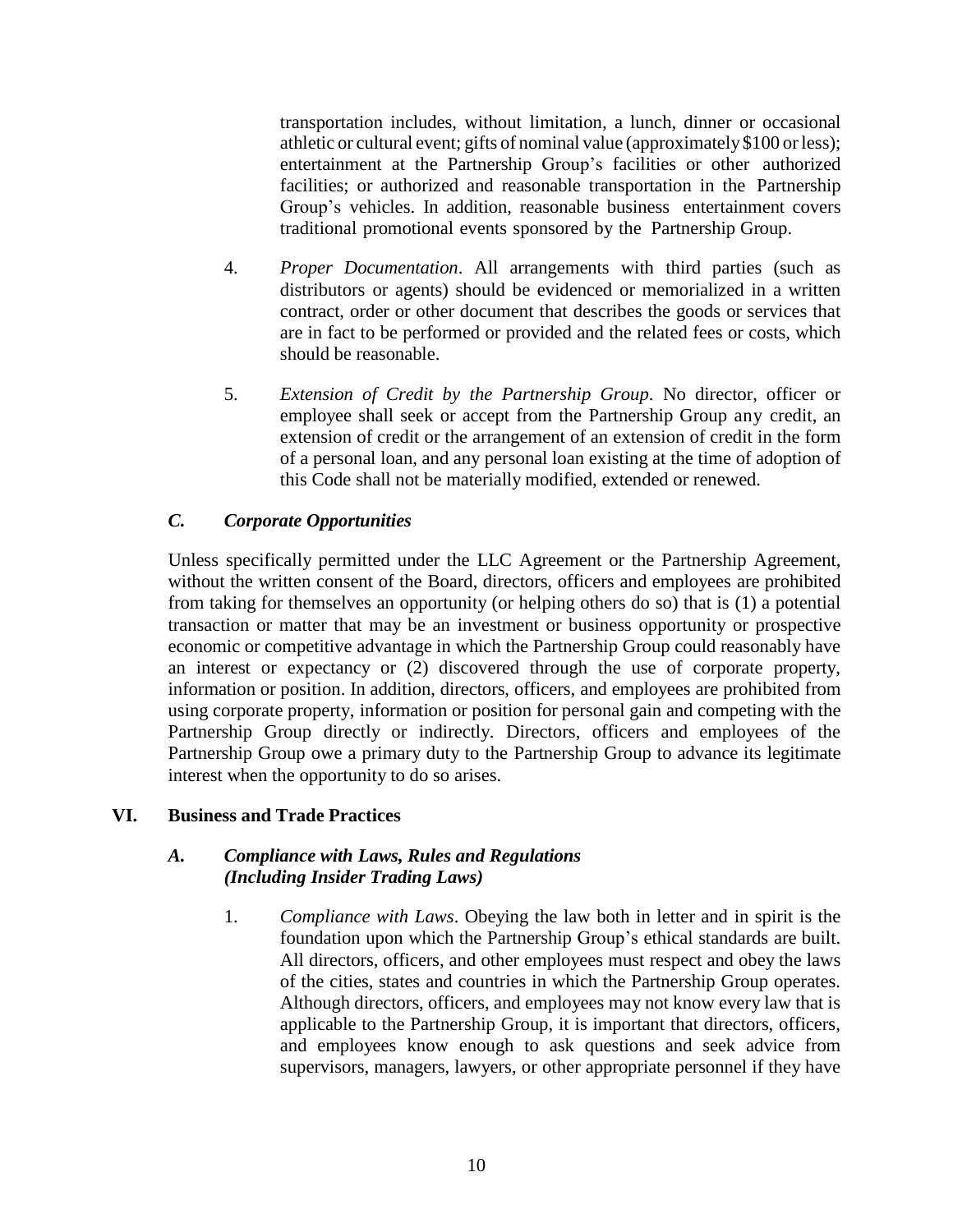any doubt regarding the legality or compliance with this Code of an action taken, or not taken, on behalf of the Partnership Group.

- 2. *Insider Trading*. Purchasing or selling, whether directly or indirectly, the Partnership's securities while in possession of material non-public information is both unethical and illegal. Directors, officers, and employees are also prohibited by law from disclosing material non-public information to others who might use the information to, directly or indirectly place trades in the Partnership's securities. Directors, officers, and employees also shall not recommend the purchase or sale of the Partnership's securities. All directors, officers, and employees shall comply with the Insider Trading Policy. Material non-public information includes any information that has not been widely publicly disseminated and which may affect the investment decision of a reasonable investor. Directors, officers, and employees should be aware that violation of insider trading regulations may lead to significant civil and criminal penalties against individuals and the Partnership Group.
- 3. *Section 16 Reporting*. Pursuant to Section 16 of the Securities Exchange Act of 1934, as amended, most purchases or sales of the Partnership's securities by directors, executive officers, and 10% unitholders must be disclosed within two business days of the transaction. Directors, officers and employees who are subject to these reporting requirements must comply with the Short-Swing Trading and Reporting Policy.

## *B. Fair Dealing*

Directors, officers and employees should endeavor to deal fairly with the Partnership Group's customers, suppliers, competitors and employees. No director, officer or employee should take unfair advantage of anyone through manipulation, concealment, abuse of privileged information, misrepresentation of material facts or any other practice involving unfair-dealing.

# *C. Confidentiality*

Directors, officers and employees shall maintain the confidentiality of information entrusted to them by the Partnership Group or its customers, except when disclosure is authorized and legally mandated. Confidential information includes all non-public information. Confidential information also includes written material provided and information discussed at all meetings of the Board or any committee thereof and all information that is learned about the Partnership Group's suppliers and customers that is not in the public domain. Employees should not access supplier or customer information or use such information except for appropriate business purposes. The obligation to preserve confidential information continues even after employment or agency with the Partnership Group ends. Any documents, papers, records, or other tangible items that contain trade secrets or proprietary information are the Partnership Group's property.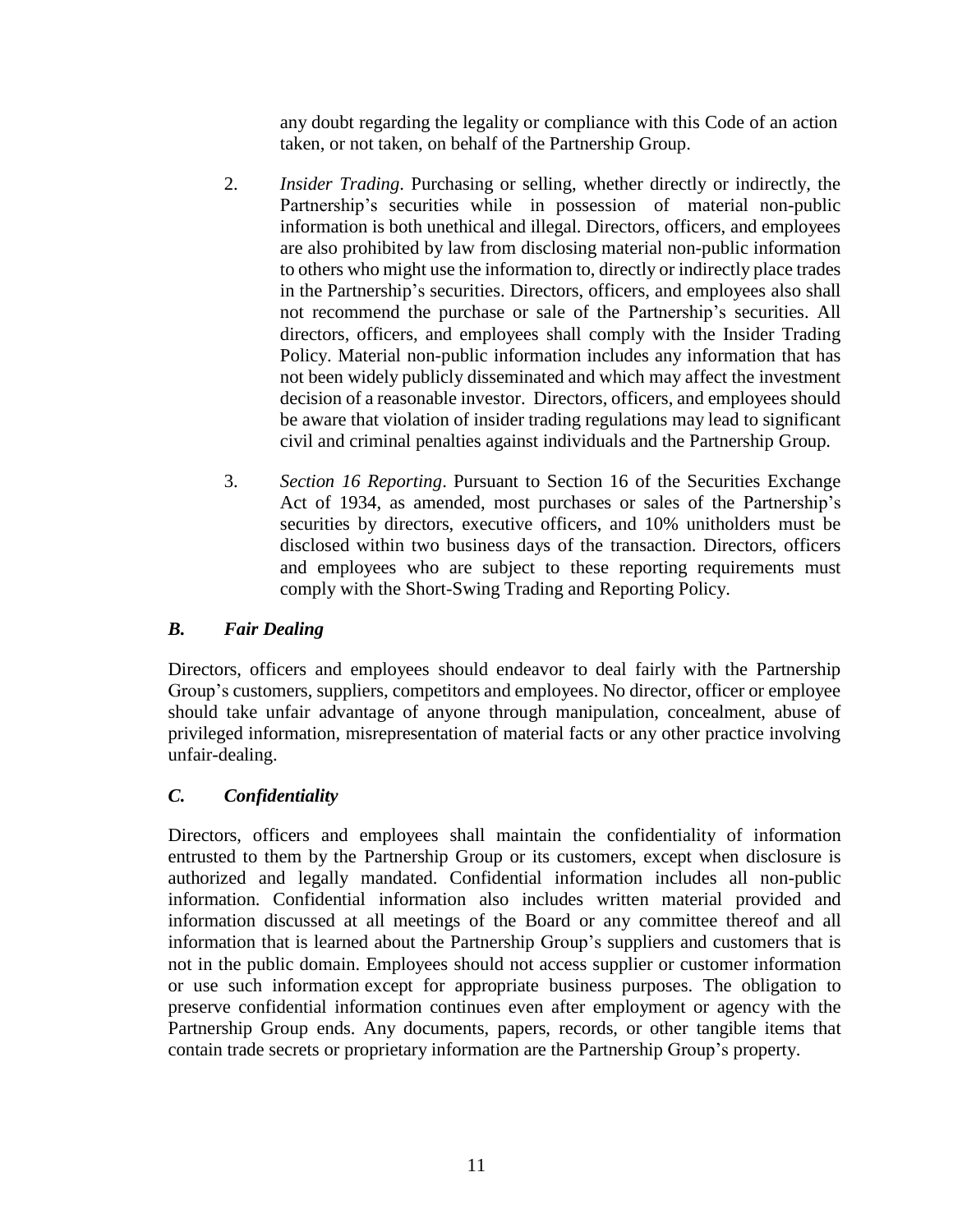## *D. Health, Safety and Environmental Policy*

The Partnership Group is committed to conducting its business in compliance with applicable health, safety and environmental laws and regulations in a manner that has high regard for the health and safety of human life and the environment.

Directors, officers and employees should be aware that health and safety laws may provide for significant civil and criminal penalties against individuals and the Partnership Group for the failure to comply with applicable requirements. Accordingly, each director, officer, and employee must comply with all applicable safety and health laws, rules, and regulations, including occupational safety and health standards.

Directors, officers, and employees should be aware that environmental laws may provide for significant civil and criminal penalties against individuals and/or the Partnership Group for failure to comply with applicable requirements. Accordingly, each employee must comply with all applicable environmental laws, rules, and regulations.

Employees should report to work in a condition allowing them to perform their duties, free from the influence of drugs, alcohol, or other controlled substances. The use of illegal drugs in the workplace will not be tolerated.

Violence and threatening behavior are not permitted.

## *E. Retention of Documents and Records*

It is the Partnership Group's policy to cooperate with all governmental investigative authorities. Each director, officer and employee shall retain any record, document or tangible object of the Partnership Group that is known to be the subject of an investigation or litigation.

It is a violation of this Code for any director, officer or employee to knowingly alter, destroy, mutilate, conceal, cover up, falsify, or make a false entry in any record, document or tangible object with the intent to impede, obstruct or influence the investigation or proper administration of any matter within the jurisdiction of any state or federal department or agency, or any bankruptcy proceeding, or in relation to or contemplation of any such matter or case.

## **VII. Preparation and Certification of 1934 Act Reports**

## *A. Internal Control Report*

The Partnership's Annual Report on Form 10-K shall contain an internal control report that (1) states the responsibility of management for establishing and maintaining an adequate internal control structure and procedures for financial reporting; (2) contains an assessment, as of the end of the Partnership's most recent fiscal year, of the effectiveness of the Partnership's internal control structure and procedures for financial reporting; (3) includes a statement that the Partnership's independent registered public accounting firm has issued a report on the Company's internal controls and procedures for financial reporting, if required; (4) includes the report of the Company's independent registered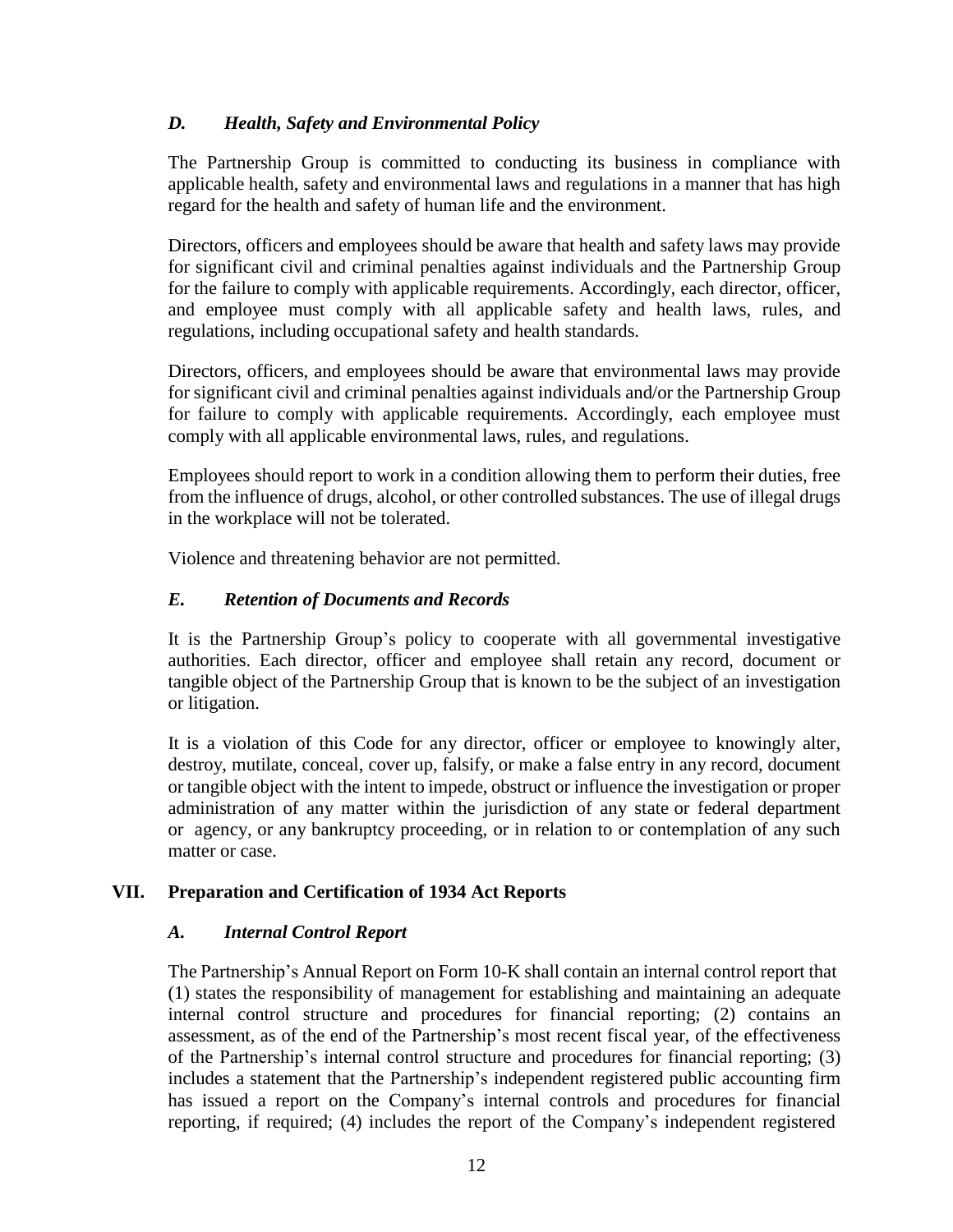public accounting firm, if required; and (5) otherwise complies with Section 404 of the Sarbanes-Oxley Act of 2002 and the rules promulgated thereunder by the Securities and Exchange Commission.

# *B. Disclosure Controls*

It is the Partnership Group's policy to promote full, fair, accurate, timely and understandable disclosure in reports and documents that the Partnership files with, or submits to, the Securities and Exchange Commission and in other public communications made by the Partnership Group. The Disclosure Committee shall oversee the Partnership's internal controls and will take the actions as are necessary and appropriate to fulfill the Partnership's disclosure requirements. The Disclosure Committee will report to senior management, including the Company's principal executive officer and principal financial officer. The Disclosure Committee shall consider the materiality of information and determine disclosure obligations on a timely basis.

# *C. Certifications*

The Company's principal executive officer and principal financial officer shall make the certifications required by Section 302 and Section 906 of the Sarbanes-Oxley Act of 2002, the text of which are set forth in Item  $601(b)(31)$  and  $(32)$  of Regulation S-K promulgated by the Securities and Exchange Commission.

# **VIII. Employment Practices and Work Environment**

## *A. Employee Relations*

All directors, officers, and employees, regardless of position, shall do their best to work together to meet the following objectives:

- Respect each employee, worker and representative of customers, suppliers and contractors as an individual, showing courtesy and consideration and fostering personal dignity;
- Make a commitment to and demonstrate fair employment practices which include appropriate treatment of all employees, workers, customers, suppliers and contractors of the Partnership Group without regard to a n y l e g a l l y p r o t e c t e d c h a r a c t e r i s t i c s i n c l u d i n g race, color, gender, religion, age, national origin, pregnancy, family status, genetic information, citizenship status, military service or reserve or veteran status, sexual orientation, or disability;
- Provide a workplace free of inappropriate conduct including conduct that is harassing or discriminatory on the basis of race, color, gender, religion, age, national origin, pregnancy, family status, genetic information, citizenship status, military service or reserve or veteran status, sexual orientation, or disability;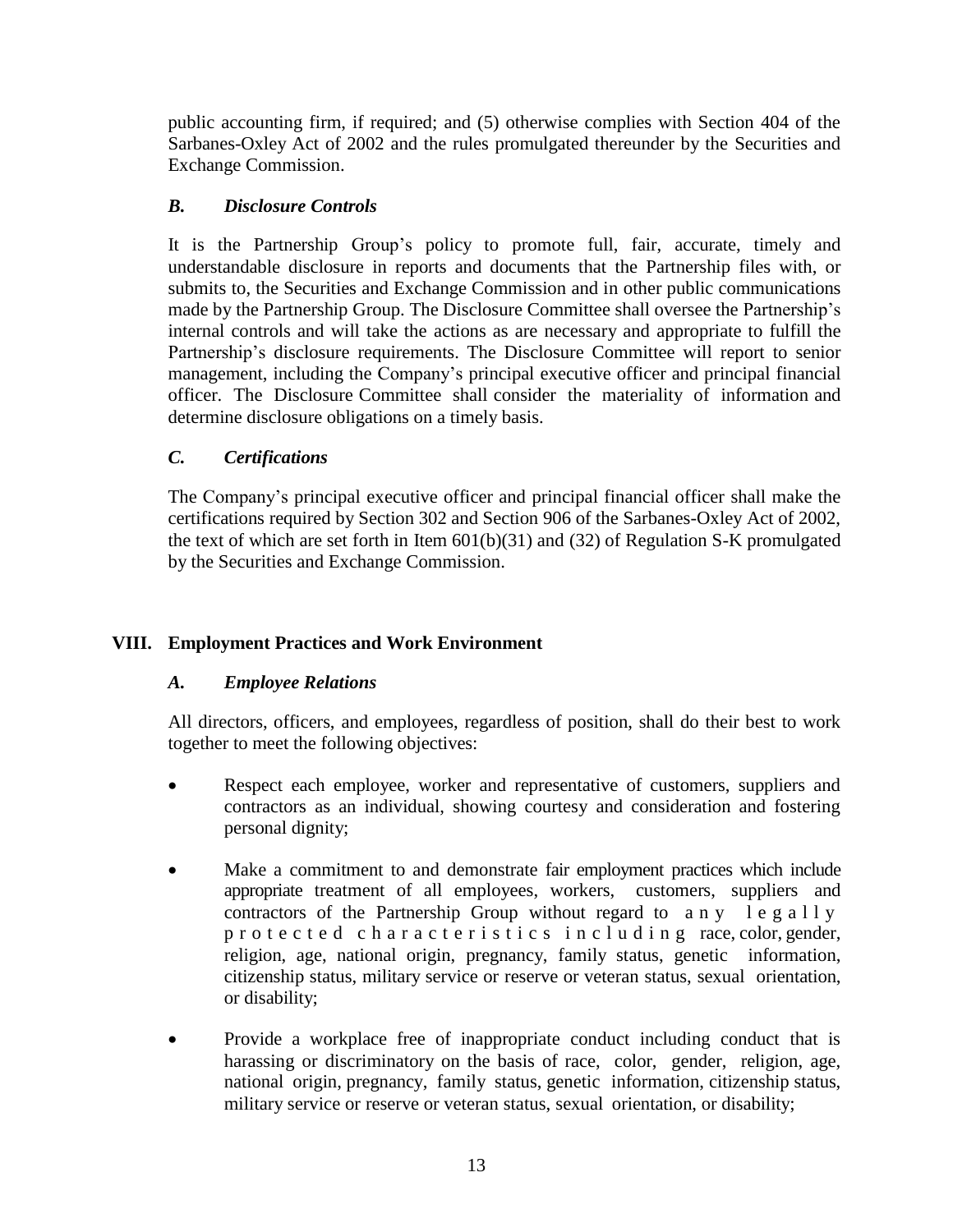- Provide and maintain a safe, healthy, and orderly workplace; and
- Assure uniformly fair compensation and benefit practices that will attract, reward, and retain quality employees.

In addition to the objectives set forth above, members of the management team are expected to:

- Use good judgment and exercise appropriate use of their influence and authority in their interactions with employees, customers, suppliers, contractors and partners of the Partnership Group; and
- Keep other employees generally informed of the Partnership Group's policies, plans and progress through regular communications.

# *B. Policy Prohibiting Unlawful Discrimination*

The Partnership Group values the diversity of its employees and is committed to providing employment opportunities and making employment decisions without regard to any characteristics protected under applicable federal, state, and local laws, including without limitation, race, color, gender, religion, age, national origin, citizenship status, military service or reserve or veteran status, sexual orientation or disability. Directors, officers and employees should use reasonable efforts to seek business partners for the Partnership Group who do not engage in prohibited discrimination in hiring or in their employment practices, and who make decisions about hiring, salary, benefits, training opportunities, work assignments, advancement, discipline, termination, retirement and other employment decisions based on job and business-related criteria.

## *C. Freedom of Association*

The Partnership Group recognizes and respects the right of employees to exercise their lawful rights of free association, including joining or not joining any association. The Partnership Group expects its business partners to also adhere to these principles.

## *D. Disciplinary Practices*

The Partnership Group will not condone and will not tolerate inappropriate disciplinary measures including those that are heavy -handed or abusive in nature, whether corporal, mental or physical, taken against an employee by a director, officer, or employee or any partner, customer or supplier of the Partnership Group. The Partnership Group will not retaliate, and prohibits all retaliation, against any employee who in good faith reports suspected unethical conduct, or violations of laws, regulations or Partnership Group policies. Claims of retaliation will be taken seriously and investigated. Anyone found responsible for retaliating against an employee who reported suspected unethical conduct, or a violation of law, regulation or Partnership Group policy will be subject to disciplinary action, up to and including dismissal.

# **IX. Political Contributions**

## *A. Federal Elections*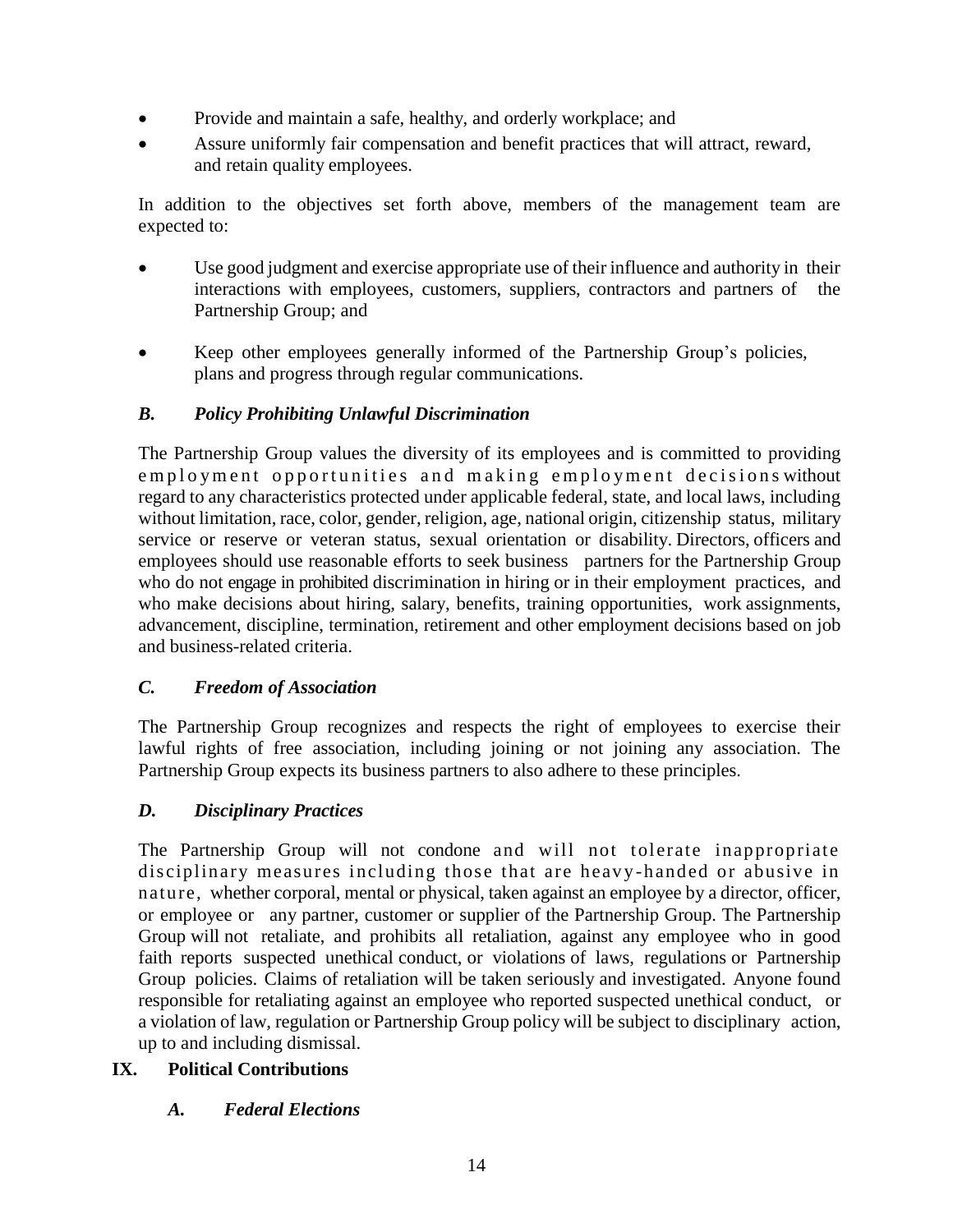The Partnership Group encourages the personal and financial participation of its directors, officers, and employees in the federal, state and local elective processes. Due to federal election law restrictions, the Partnership does not make any contribution or expenditure in connection with any federal election. Although there are exceptions, most states also impose similar restrictions on the use of partnership funds to influence state elections.

# *B. Political Contributions in U.S. Elections*

It is the Partnership Group's policy not to make political contributions, directly or indirectly, in support of any party or candidate in any U.S. election, whether federal, state or local, except as stated above. For this purpose, the purchase of tickets for dinners, advertising in political program booklets, use of the Partnership Group's duplicating facilities, compensated employee activity, employee contributions reimbursed through expense accounts and similar donations in kind are considered political contributions. These are merely examples of political contributions, and this list is not intended to be exhaustive.

# *C. Political Contributions in State and Local Elections*

The Partnership Group may on occasion contribute to state and local office candidate committees and to state and local initiatives or referendum campaigns where the Partnership Group's interests are directly involved and where permitted by state and local law. Proposed political contributions shall require a brief description of the purpose of the proposed contribution, and a written legal opinion that confirms that the proposed contribution is legal under all applicable laws. The documentation for proposed contributions shall be approved in advance by the Company's principal executive officer to ensure full compliance with applicable state and local regulations and reporting requirements.

# *D. Political Action Committees*

To the extent permitted by law, the Partnership Group's resources may be used to establish and administer a political action committee or separate segregated fund. All proposed activities shall be submitted for the review of, and approval by, the Board prior to their implementation.

## *E. Foreign Elections*

In countries where partnership political contributions are permitted by law and encouraged by local custom, contributions may be appropriate and are permitted where approved by the proper officer and the Board and where not otherwise prohibited by other applicable law.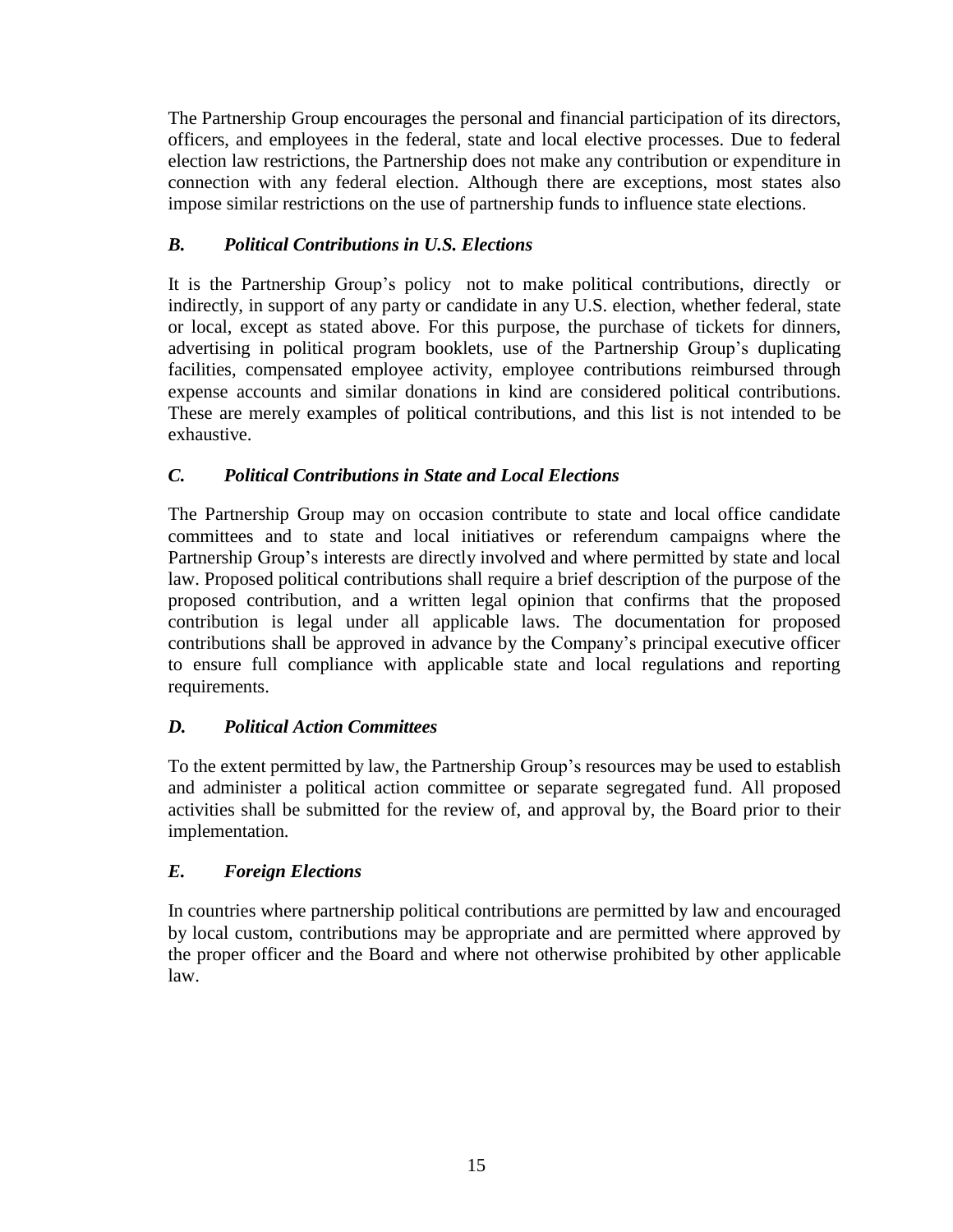# **X. Reporting Violations**

The Partnership Group proactively promotes ethical behavior.

Directors, officers, and employees should report any known or suspected unethical conduct or violations of applicable laws, rules and regulations (including, without limitation, the listing requirements of The NASDAQ Stock Market LLC ("NASDAQ")), this Code or any other code, policy or procedure of the Partnership Group (including, without limitation, the Financial Code of Ethics) to appropriate personnel.

Directors, officers, and employees are expected to cooperate in internal and governmental investigations of misconduct.

## **XI. Waivers of this Code**

Any waiver of a provision of this Code may be made only by the Board or a committee thereof and will be promptly disclosed if and as required by law and the listing requirements of the NASDAQ.

## **XII. Amendments to this Code**

Any amendment to this Code shall be made only by the Board. If an amendment to this Code is made, appropriate disclosure will be made within the shorter of four business days or any other required applicable time period after the amendment has been made in accordance with legal requirements and the listing requirements of the NASDAQ.

## **XIII. Posting Requirement**

The Partnership shall post this Code on its website as required by applicable rules and regulations. In addition, the Partnership shall disclose in its Annual Report on Form 10-K that a copy of this Code is available on the Partnership's website.

*This document states a policy of the Partnership Group and is not intended to be regarded as the rendering of legal advice.*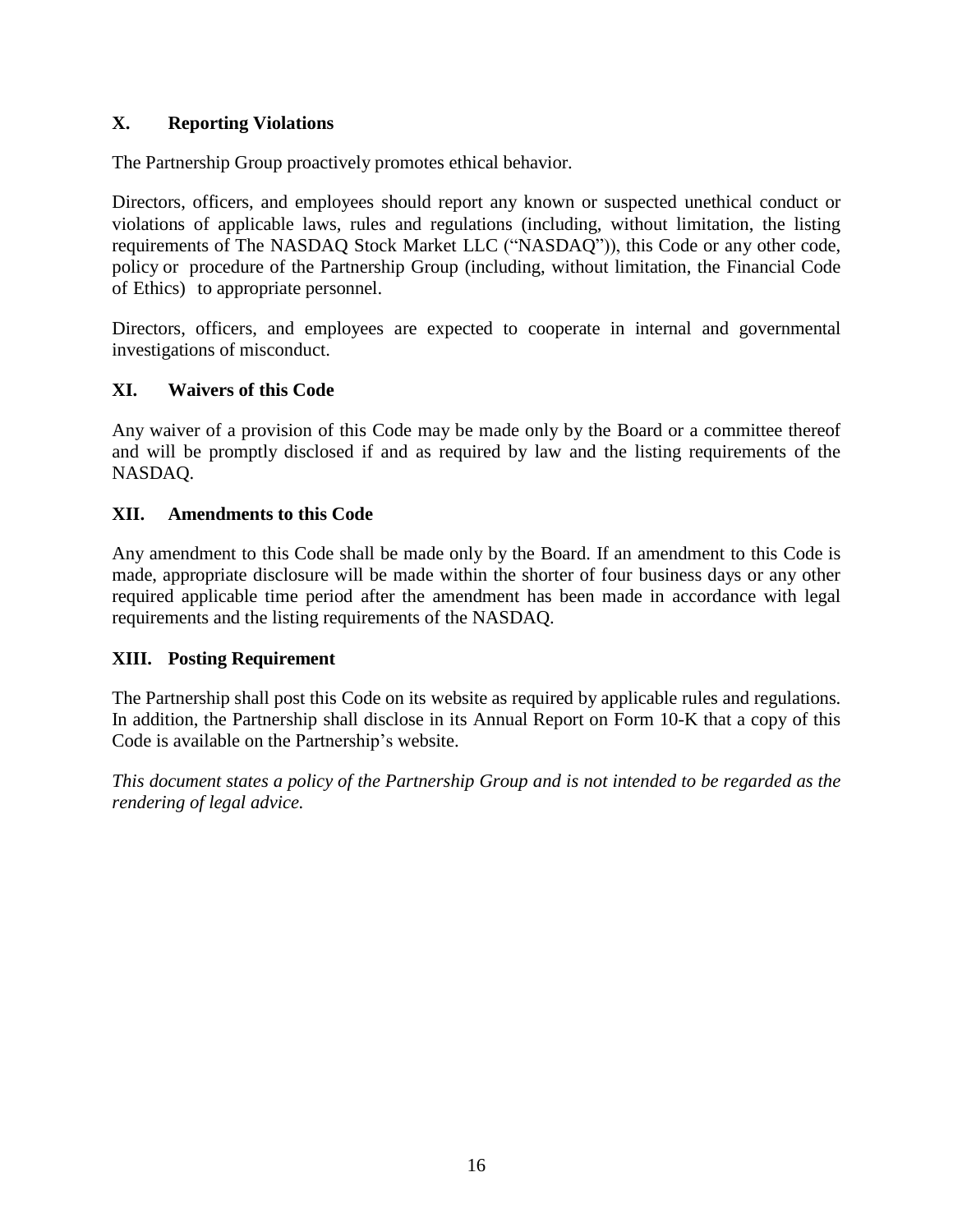#### **ANNEX A CODE OF BUSINESS CONDUCT AND ETHICS CERTIFICATION**

<span id="page-16-0"></span>I have read and understand the Code of Business Conduct and Ethics (the "Code") adopted by the Board of Directors (the "Board") of OMP GP LLC (the "Company"), acting in its capacity as the general partner of Oasis Midstream Partners LP (the "Partnership" and, together with its subsidiaries and the Company, the "Partnership Group"). I agree that I will comply with the policies and procedures set forth in the Code. I understand and agree that, if I am an employee or director of the Partnership Group, my failure to complywith the Company's policies, including the Code, will be a basis for disciplinary action including termination of my employment or service with any entity of the Partnership Group to which my employment or service now relates or may in the future relate.

In addition, I agree to promptly submit a written report to the Company's Compliance Officer describing any circumstances in which:

- 1. I have reasonable basis for belief that a violation of the Code by any person has occurred;
- 2. I have, or any member of my family has, or may have engaged in any activity that violates the letter or the spirit of the Code;
- 3. I have, or any member of my family has, or may have an interest that violates the letter or the spirit of the Code; and
- 4. I or any member of my family may be contemplating an activity or acquisition that could be in violation of the Code.

I am unaware of any violations or suspected violations of the Code by any employee except as described below or on the attached sheet of paper. (If no exceptions are noted, please check the space provided below.)

#### No exceptions

If I am a supervisor or manager, I certify that I have taken and will continue to take appropriate steps to ensure that my subordinates and I are aware of the Company's policies, including the Code, that we comply with them, and that the operations for which I am responsible are conducted in conformity with the policies. (If you are in agreement, please check the space provided below).

I certify and agree

To the best of my knowledge and belief, neither I nor any member of my family has any interest or affiliation or has engaged in any activity, which might conflict with the Partnership Group's interest, except as described below or on the attached sheet of paper. (If no exceptions are noted, please check the space provided below.)

No exceptions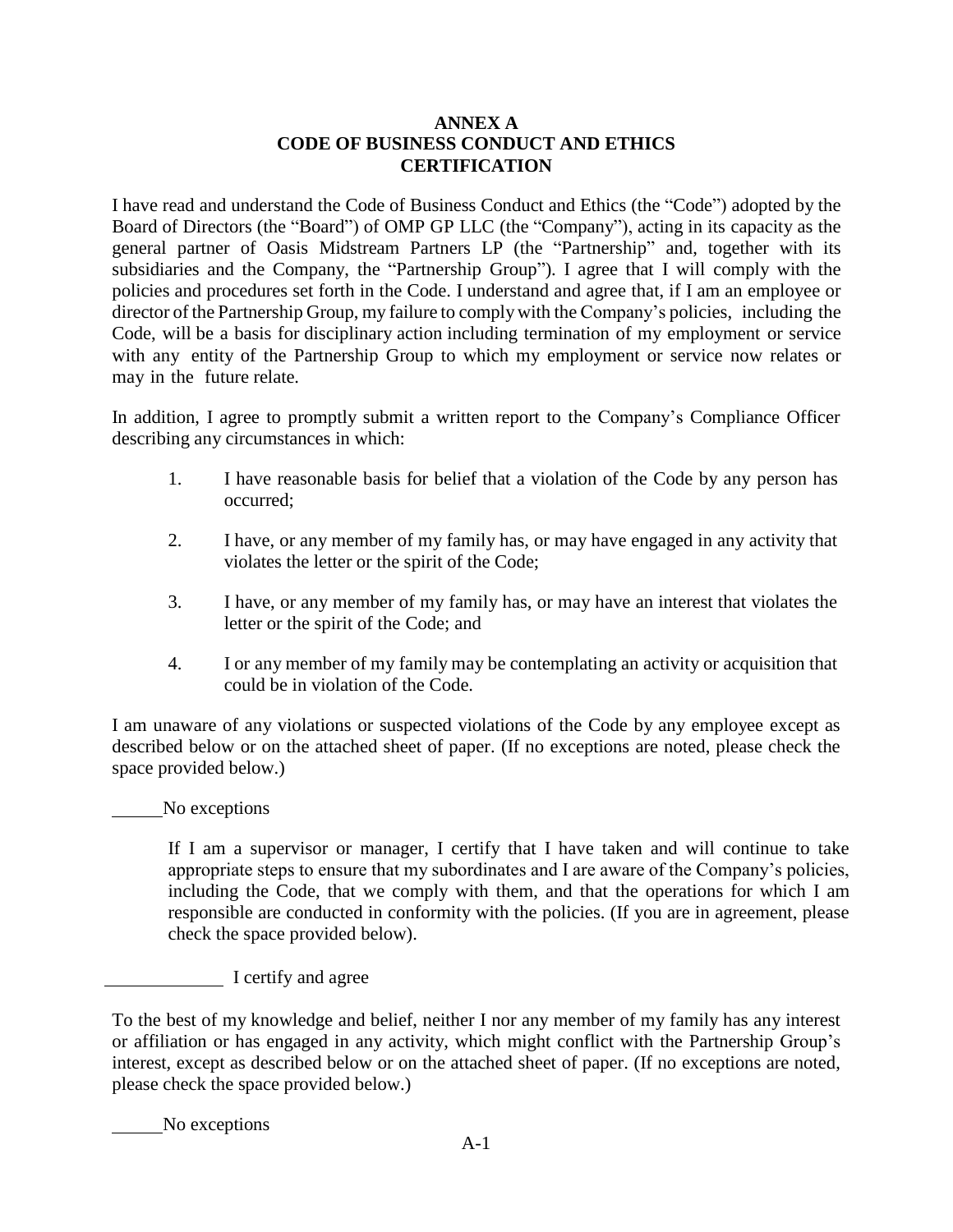I am aware that this signed Certification will be filed with the appropriate Company records.

**Signature** 

Type or Print Name

Date